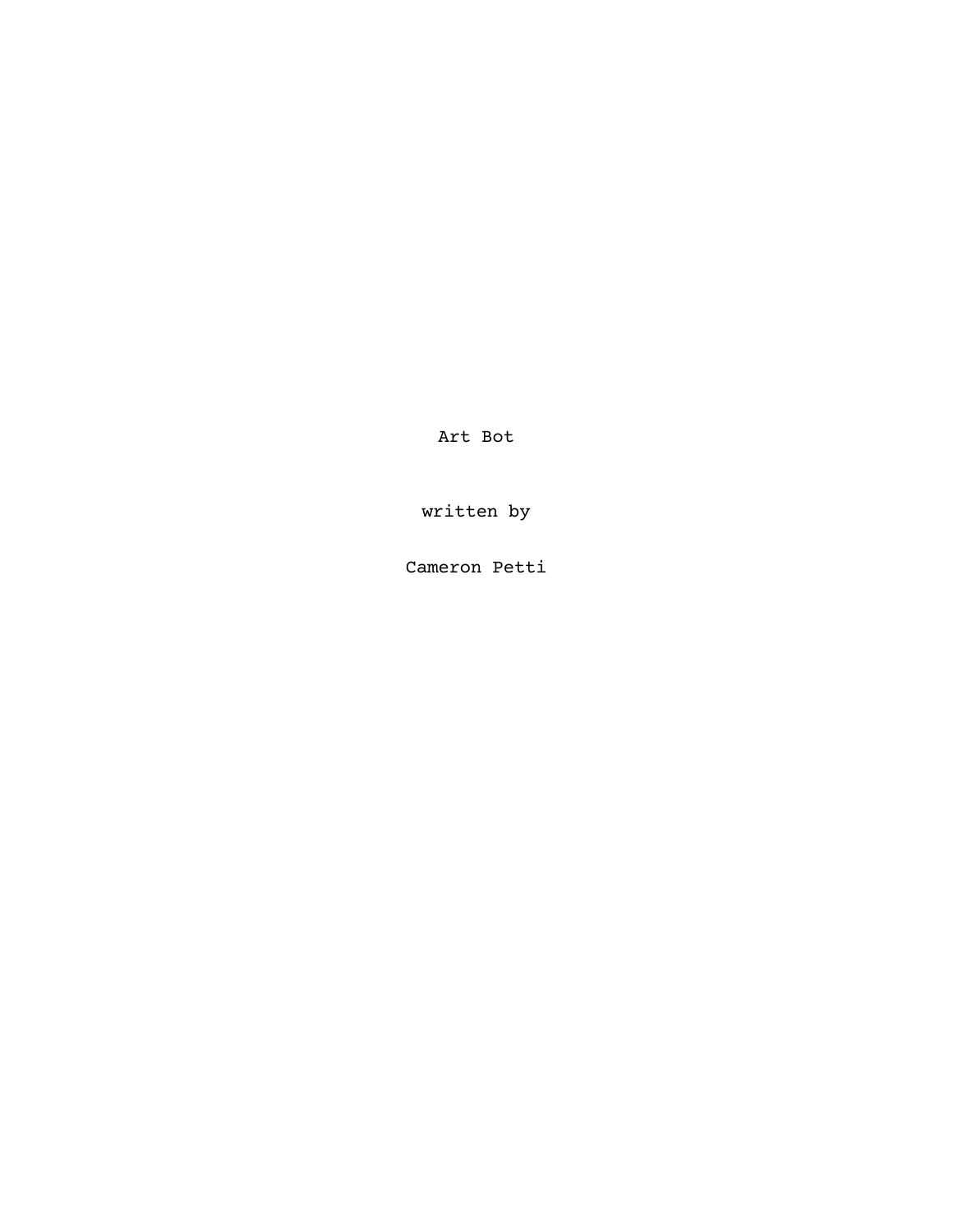**Panel 1:**An establishing shot of the exterior of the factory that Art Bot works in. The huge sign on the side of the building is a sterile, industrial scribble, illegible except for the word "ART"

**Panel 2:** A far shot of the rows upon rows of various Robots that are working the assembly line floor to give a sense of the scale at which this factory operates.

**Panel 3:** At the front of the assembly line, a machine spits out blank canvases onto a conveyor belt off towards massive Art Maker Robots. Compared to Art Bot, these are "adults" in both size and look. As they are artists, they also, of course, each wear a fun beret and goatee. Our focus is on one, but there are dozens in the factory.

**Panel 4:** Close in over the Maker Bot's shoulder as she does a flurry of painting on the canvas in front of her. We see blank canvass coming in on the left and just completed pieces on the right. The finished art is all swirly and organic shapes.

**Panel 5:** We follow the completed painting as it travels away, down the assembly line.

**Panel 6:** The painting gets slapped with a frame by arms of an unseen robot.

**Panel 7:** Now the painting is being held in Robot hands (Art Bot's hands) above a box.

**Panel 8:** We see Art Bot from the POV of the painting. He is staring at it longingly.

> SFX (QUITING TIME HORN) BRAAAAAAHHHHHHH!!!!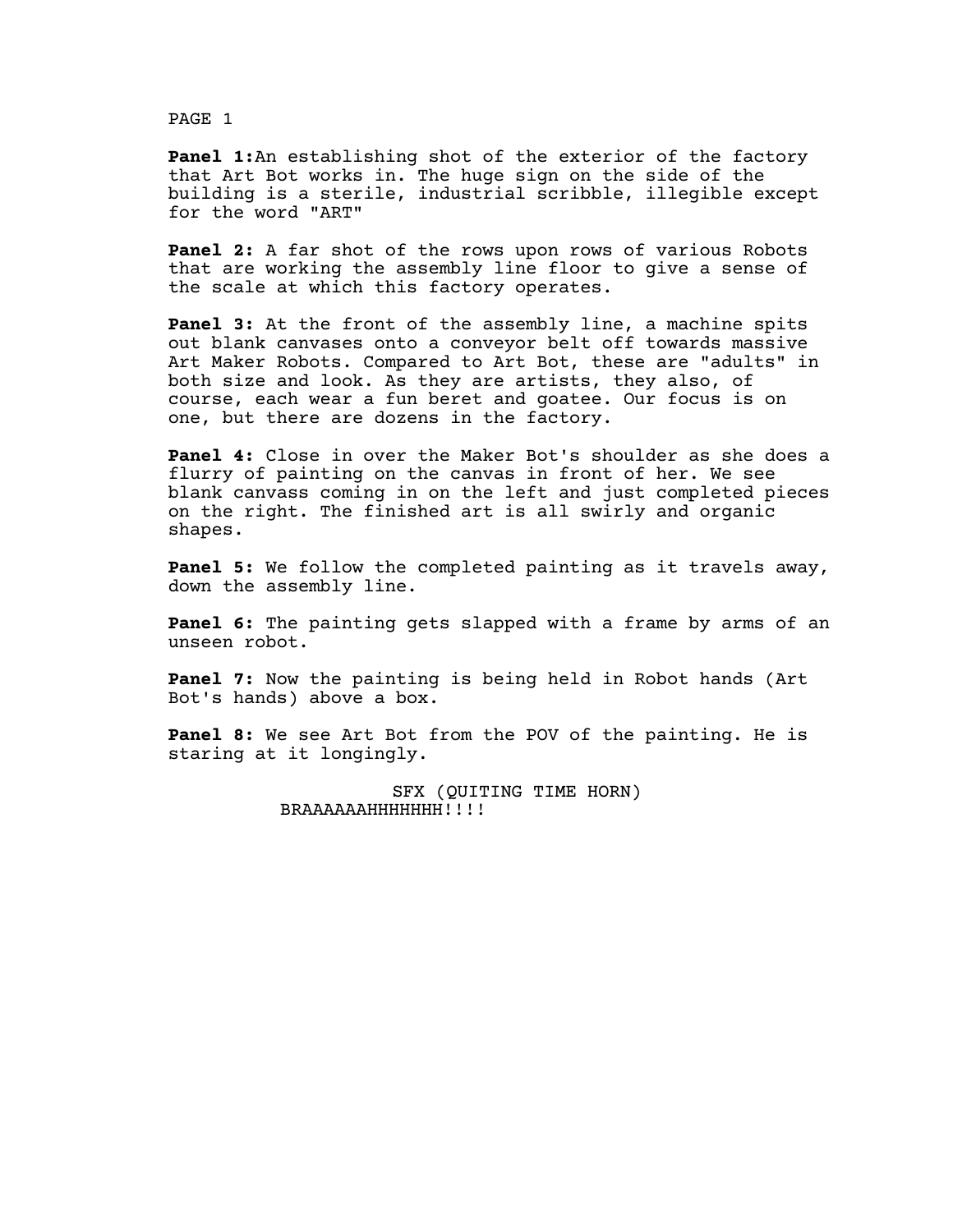**Panel 1:** Art Bot jumps in surprise as behind him, other Robots are all leaving their posts and driving off in an orderly fashion.

**Panel 2:** Art Bot is traveling along in the sea of other Robots for his commute back home.

**Panel 3:** He has made it back to him cubicle, which is exactly the same as the cubicle next to his, on either side, which also have Robots entering and settling down for the night.

**Panel 4:** Same as Panel 3, but now all the Robots have their eyes closed and the lights have been shut off.

## SFX

CHUNK!

**Panel 5:** Art Bot has cracked his eye open, peaking.

**Panel 6:** Art Bot is leaning out of his cubicle to check if the coast is clear.

**Panel 7:** Art Bot is now traveling the same route we saw him travel in Panel 2, but in reverse

**Panel 8:** He stops in front of the plain, unassuming door labeled broom closet, checking if the coast is clear.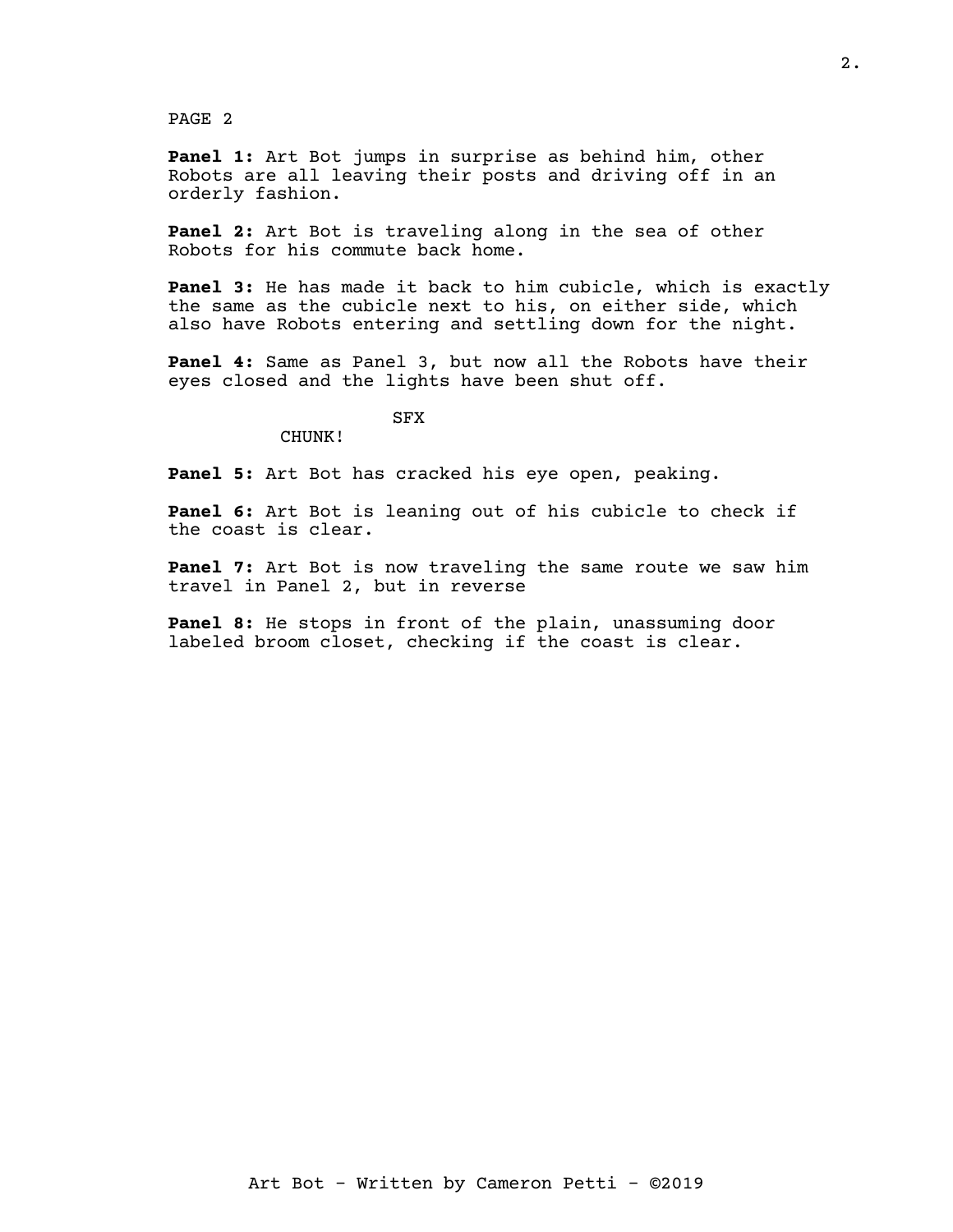**Panel 1:** We now see Art Bot deep in the broom closet, facing away from us, with a single light above him as the only illumination. Around him, among the cleaning supplies, are all sorts of paintings like the one we saw one Page 1. They are organized neatly, but cramped as there are more paintings than there is space. This is his shrine to Art. He's holding a brush, but what his body hides what he's working on from the audience.

**Panel 2:** Art Bot from the perspective of the new painting he's working on as he examines it.

**Panel 3:** He adds a splash of paint.

**Panel 4:** Same as Panel 3, but he's tilted his head to get a different perspective. Next to his head is a thought bubble that shows the fantasy of a Maker Bot lovingly handing Art Bot a beret of his own, with Art Bot's beautiful painting behind them.

**Panel 5:** Same as Panel 5, but he's now adding a dab of paint. Now, his thought bubble fantasy is him standing in a gallery in front of a human crowd who cheers and takes pictures as he wears his beret and goatee proudly in front his painting, which has won an award.

**Panel 6:** Another intense examination of his work as the thought bubble is of him crowd surfing on a sea of bodiless hands, both human and robot as confetti rains down and he basks in the pinnacle of adoration while clutching his painting.

**Panel 7:** Same as Panel 6, but he's now moved farther back, to appreciate it from a distance.

**Panel 8:** The perspective shifts to over Art Bot's shoulder. His painting is finally revealed as he assess his work. His looks nothing like the Maker Bot paintings and the one in his imagination. It's all sharp, right-angled lines; the opposite of the Maker Bot painting. Behind the easel, we see various scraps of previous, failed attempts he's made in the past.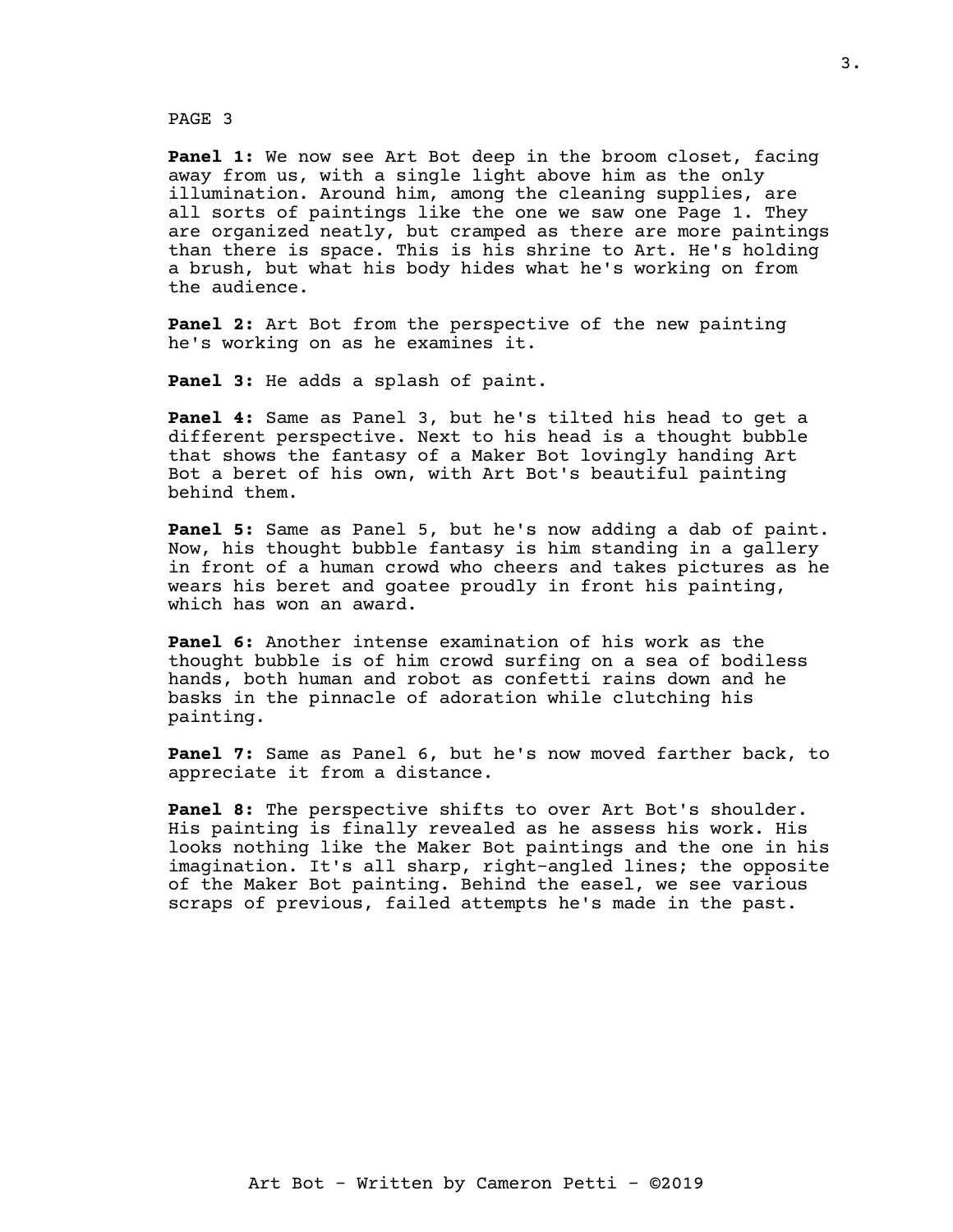**Panel 1:** We're back at Art Bot's cubicle, among the other sleeping Robots, in the dark. He, however, is not asleep. Instead, he is wide-awake, grinning as he clutches his painting to his chest.

> SFX (STARTING TIME HORN) BRAAAAAAAAAHHHH!

**Panel 2:** Same as Panel 1, but now the lights are on and the neighbor Robots are waking up. Art Bot, however, is already zooming off.

**Panel 3:** He's zooming down the same hallway we keep seeing, racing ahead of all the other Robots

**Panel 4:** Out on the factory floor, he screeches to a halt in front of an empty Maker Bot station.

**Panel 5:** A Maker Bot pulls up to his station, not registering Art Bot next to him.

**Panel 6:** Art Bot sheepishly moves towards the Maker Bot.

**Panel 7:** He meekly holds his painting up to the Bot. The Bot looks over at it.

**Panel 8:** Same as Panel 7.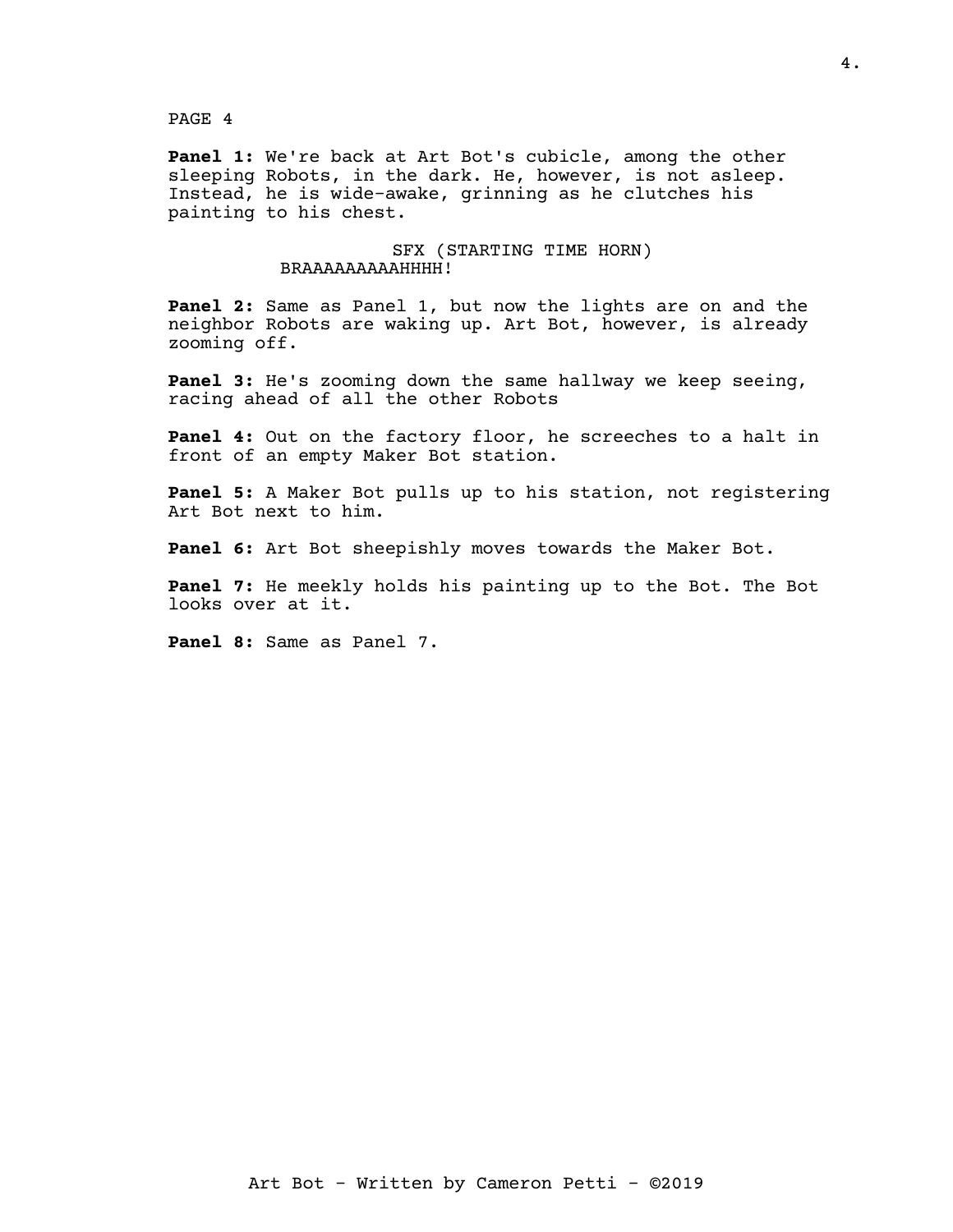**Panel 1:** The Maker Bot has turned back to his station and Art Bot has wilted.

**Panel 2:** Tight in on Art Bot as he, in his defeated stance, is angry.

**Panel 3:** He storms off.

**Panel 3:** Establishing shot of an Art Gallery. Once again, the sign is a jumble, except for the word "Art" in a fancy, curvy font.

**Panel 4:** The corner of a gallery wall before another hallway. The wall has Human paintings, similar to the ones the factory makes, hung up on it and a few Humans milling about. Art Bot is peaking around the corner as he sneaks around, wearing a lumpy beret clearly fashioned out of some garbage scraps he found in the trash, and his painted a wavy goatee on his face in motor oil.

**Panel 6:** He's sliding along the wall with his painting in hand.

**Panel 7:** He's stopped in front of a blank spot on the wall, next to a giant painting, and is looking around as he puts a nail in the wall.

**Panel 8:** He's hung his painting up, and is slowly backing away, making sure the coast is clear.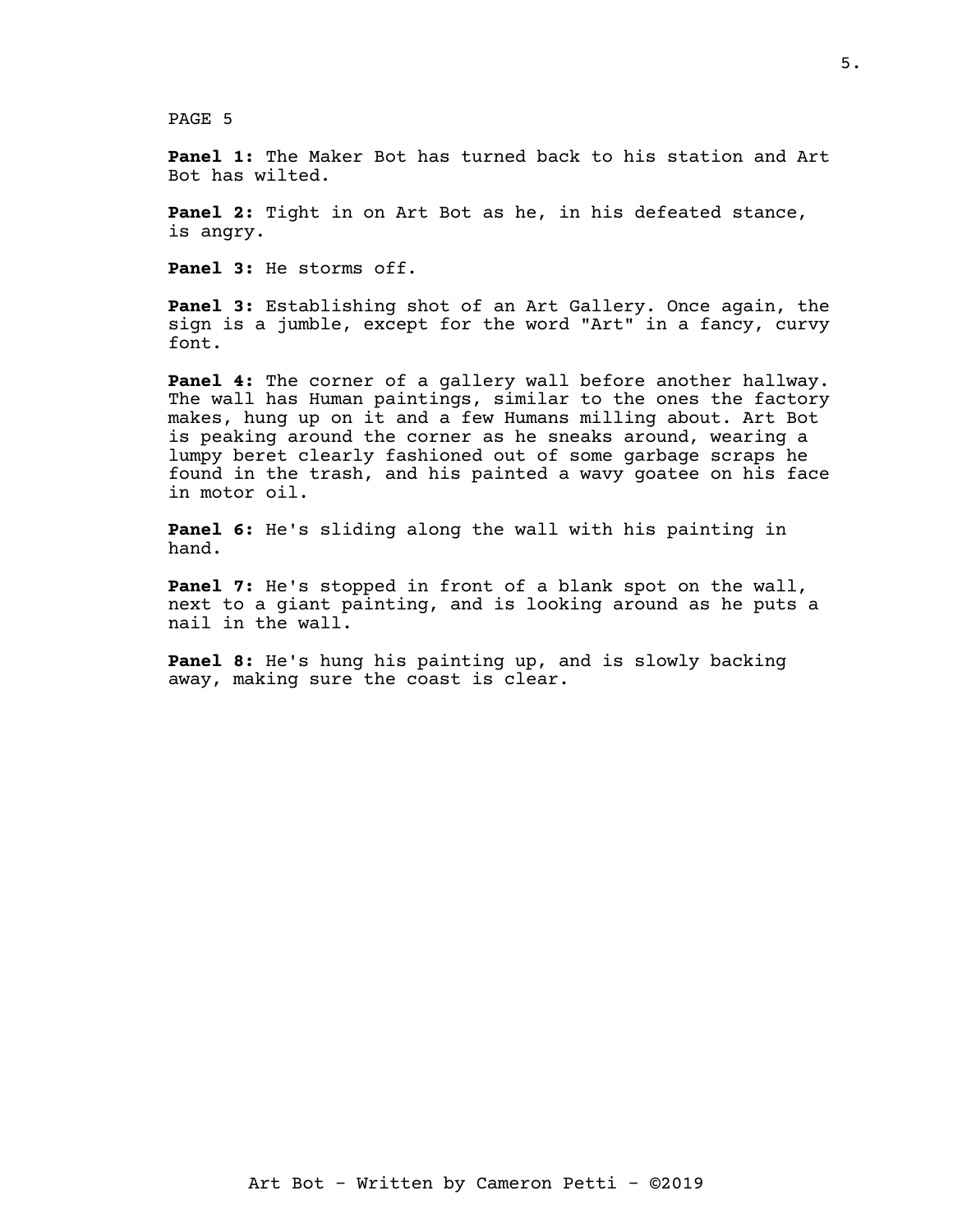**Panel 1:** A mid-distance shot of Art Bot's meek little painting, an island on its own being dwarfed by the paintings next to it. No Humans are really around.

**Panel 2:** Same as Panel 1, but now one or two Humans have stopped to look.

**Panel 3:** Same as Panel 2, but now there are 10 or 12.

**Panel 4:** Art Bot is watching from behind them, grinning.

**Panel 5:** Art Bot has zoomed through the Humans and is now standing proudly in front of his piece.

**Panel 6:** From the POV of Art Bot, we see the crowd of Humans look down at him in confusion.

**Panel 7:** Same as Panel 6, but now they've looked back at the painting with distaste. People are already starting to walk away.

**Panel 8:** Back to the wide shot Panel 3, the crowd is dispersing and Art Bot is crestfallen.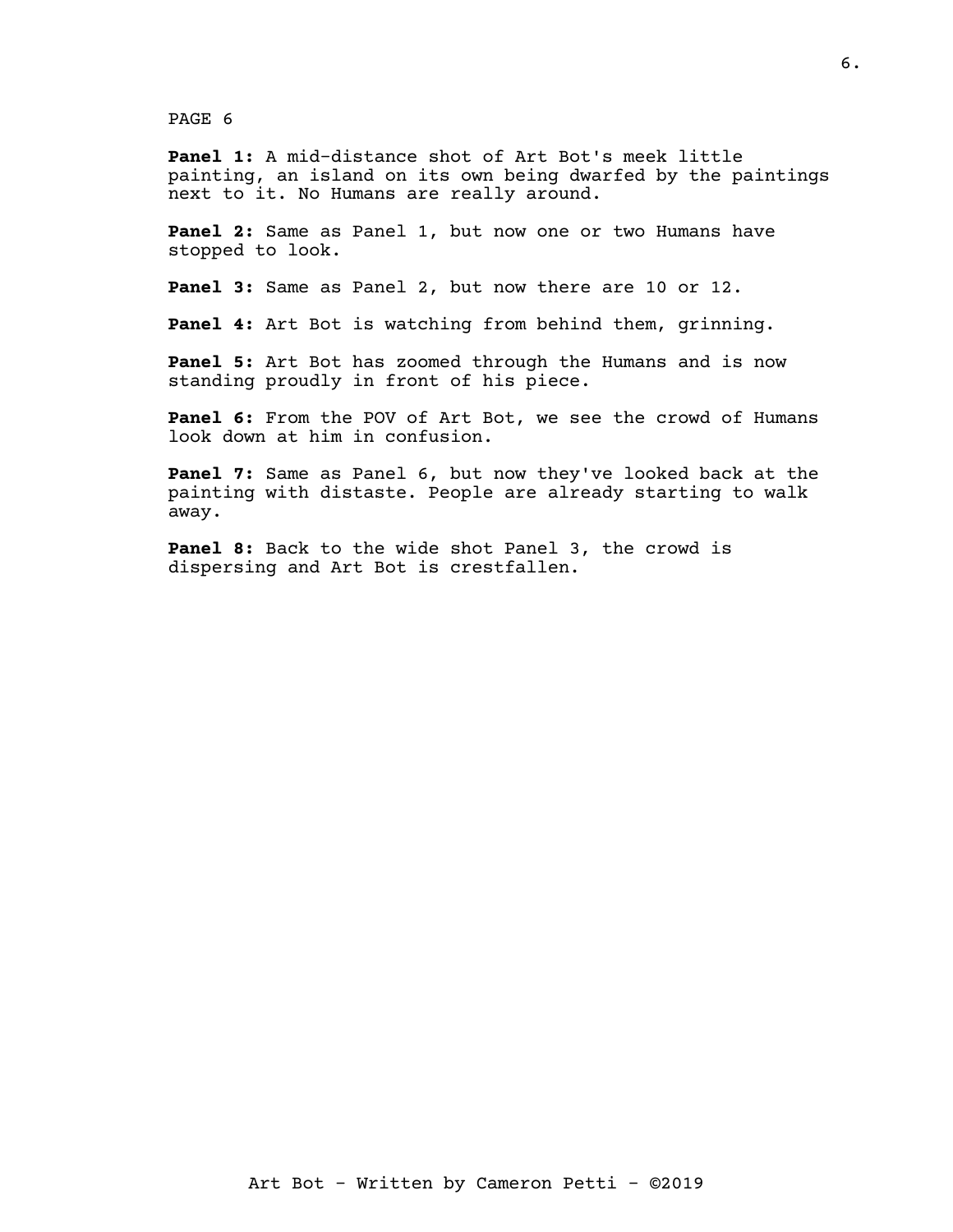**Panel 1:** Art Bot is now alone, disappointingly holding his painting.

**Panel 2:** He drags it behind him as he leaves the gallery, goatee smeared mostly off and beret in passing garbage can.

**Panel 3:** Back at the factory, he drops the painting next to him as he returns to his station.

**Panel 4:** He looks at a piece of Maker Bot Art that he's about to put in a box.

**Panel 5:** He sighs as he closes the box and completes his task.

**Panel 6:** He's now dragging his painting behind him as he joins the evening rush in the factory hallway.

**Panel 7:** He's at his cubicle, looking at his painting.

**Panel 8:** He's thrown it haphazardly towards the back wall.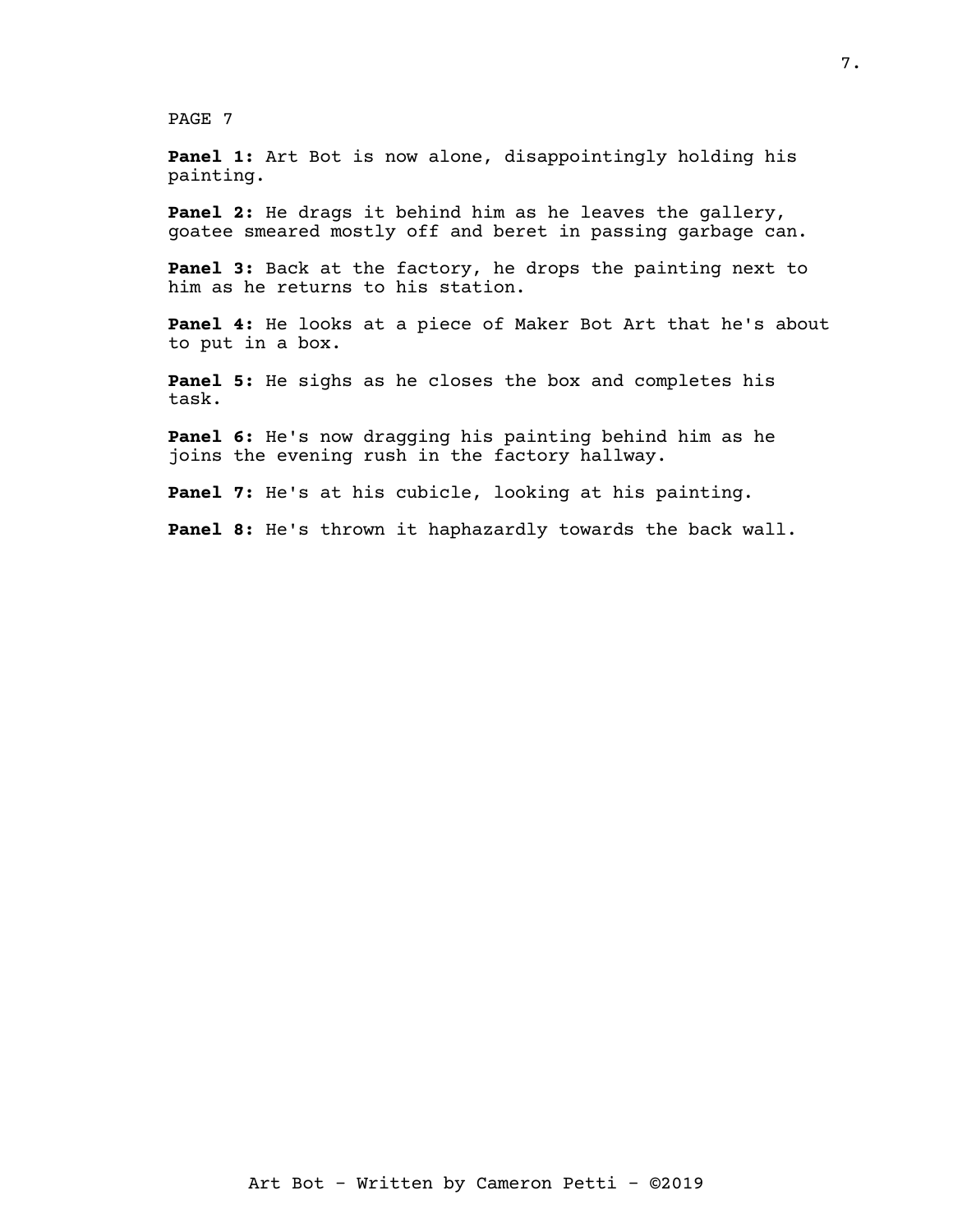**Panel 1:** Art Bot is settling down for sleep, with the painting behind him. He has shut his eyes.

**Panel 2:** Tight in on him, as his eye cracks open.

**Panel 3:** He shuts his eyes, dismissing the thought he had.

**Panel 4:** He's now looking back at his painting.

**Panel 5:** He continues to look, with more scrutiny.

**Panel 6:** He's at the back wall of his cubicle holding a hammer, but his body obscuring what he's doing.

**Panel 7:** From the perspective of the wall and mirroring how we saw him as he made the art in the first place, we see Art Bot deciding if he likes it there or not.

**Panel 8:** Same as Panel 7, but now Art Bot has a small smile.